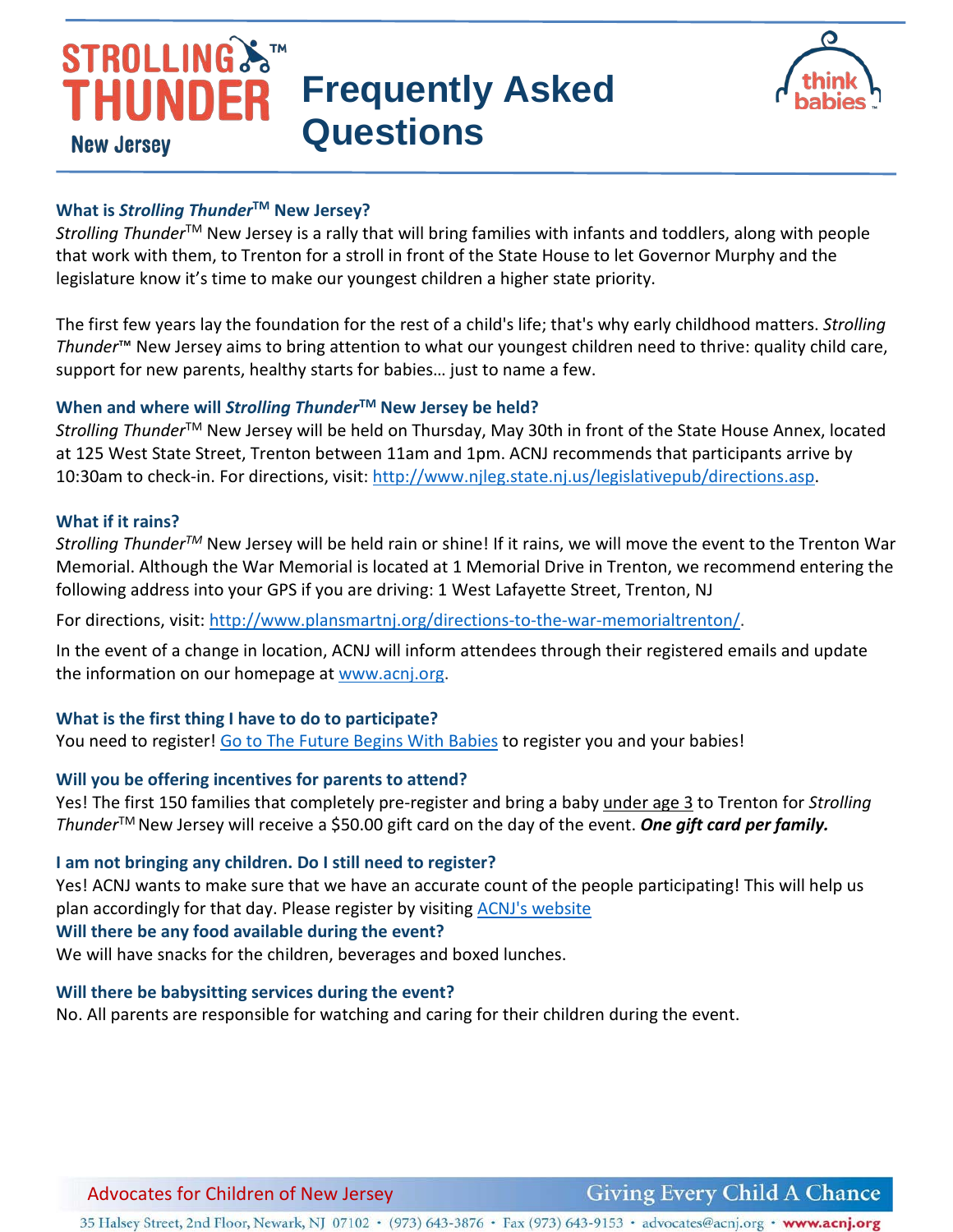# **What should I wear? What should my child(ren) wear?**

We ask that all adults wear a **white shirt** to the event. We will also be giving out shirts for babies ages 0-3, on a first-come, first-served basis.

### **What should I bring with me?**

Seating is limited. We recommend bringing a blanket or beach towel to sit on the grass.

## **Will transportation be provided?**

ACNJ can help with travel expenses for individuals/groups interested in attending the rally as long as they completely register and bring babies under the age of 3 to Strolling Thunder in Trenton. All transportation expenses incurred must be approved by ACNJ prior to the event. After approval, ACNJ will reimburse the individual/group incurring the cost. **NO TRANSPORTATION COSTS WILL BE REIMBURSED IF THE ADULT(S) DO(ES) NOT BRING A CHILD UNDER THE AGE OF 3.** ACNJ is not responsible for organizing buses to Trenton. Call us at 973.643.3876 for further details, or email Beatriz Alcaraz at [balcaraz@acnj.org.](mailto:balcaraz@acnj.org)

Guide for reserving a bus: [Instructions for chartering a bus for Strolling Thunder NJ](https://acnj.org/downloads/2019_strolling_thunder_chartering_bus.pdf) Travel reimbursement form: [Download a travel expenses reimbursement form](https://acnj.org/downloads/2019_strolling_thundertravelexpenseform.pdf)

### **If I am driving my car, where can I park and will I be reimbursed?**

- Metered, on-street parking is available along West State Street, where the rally will take place. Don't forget to bring some quarters!
- Several parking garage[s pay lots](http://www.destinationtrenton.com/visit-trenton/parking/) are located within walking distance. They include:

| <b>Trenton Parking Garage</b> | <b>Trenton Parking Authority</b> |
|-------------------------------|----------------------------------|
| 1 West Lafayette Street       | 110-116 North Warren Street      |

● Handicap parking is available on West State Street in front of the State House Annex and across from the State House.

ACNJ will reimburse families with babies under the age of 3 for mileage, tolls and parking costs. ACNJ will need toll and parking receipts and proof of the driving distance to Trenton.

#### [Download a travel expenses reimbursement form](https://acnj.org/downloads/2019_strolling_thundertravelexpenseform.pdf)

#### **If I am traveling in a rental bus, where can the bus park?**

Buses can park for free in State Lot, Area 50, at the Trenton Fire Department Headquarters, 244 Perry Street, just a few blocks from the rally.

#### **Where can the buses drop us off?**

Passengers can be dropped off right in front of the State House Annex at 125 West State Street, Trenton.

# **What should I do once I arrive in front of the State House Annex/where do I go?**

Upon arrival, please proceed to the registration table so you can sign in. There will be staff and volunteers in the area wearing **orange** shirts to direct you, should you need assistance.

#### **What accommodations will be available at the event for diapering, feeding, etc?**

Advocates for Children of New Jersey

**Giving Every Child A Chance** 

35 Halsey Street, 2nd Floor, Newark, NJ 07102 • (973) 643-3876 • Fax (973) 643-9153 • advocates@acnj.org • www.acnj.org